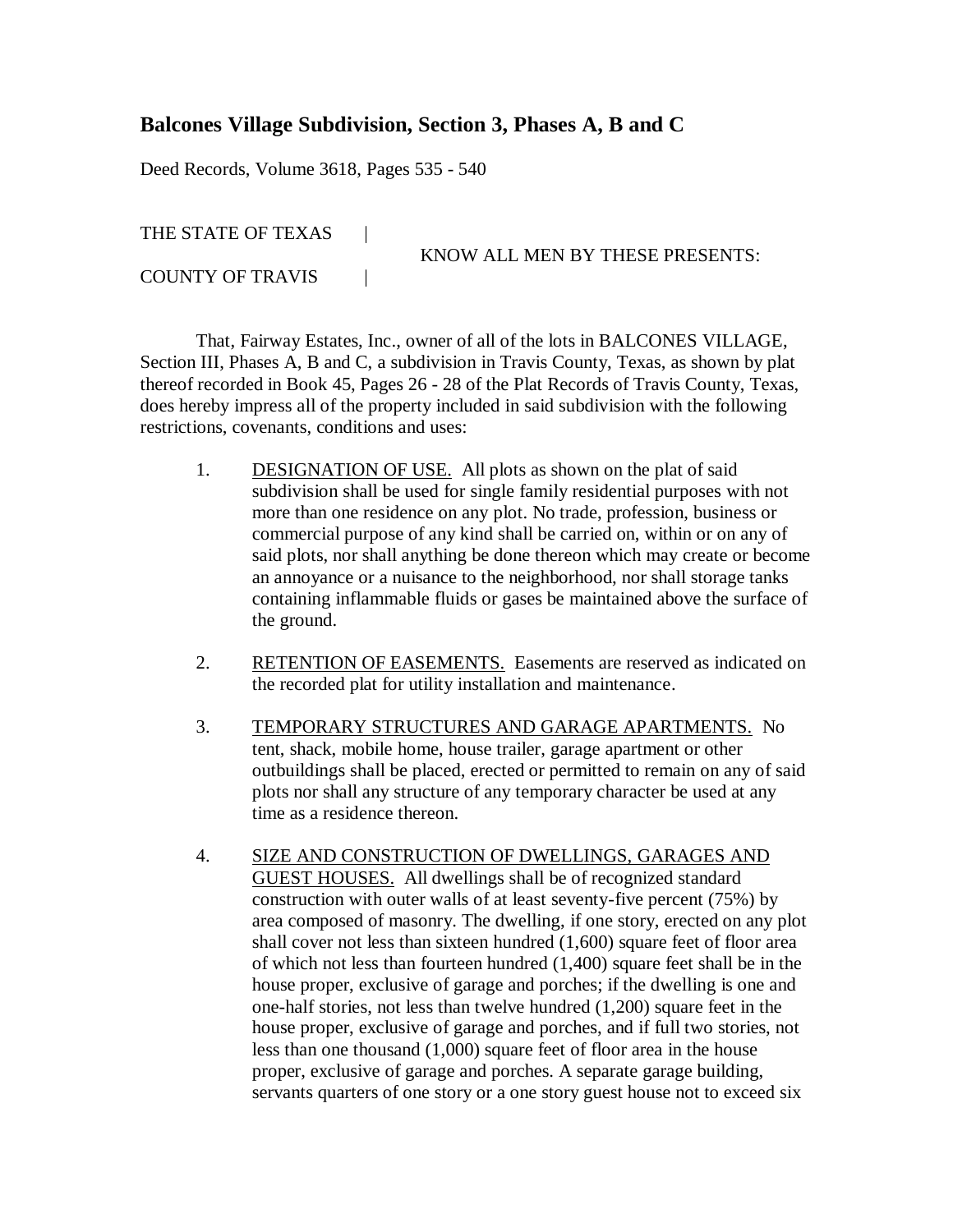hundred (600) square feet of floor area will be permitted provided that such structure or structures be attached to the main residence by common wall or by a covered passage way, and the outer walls of such structure be the same construction and percentage by area of masonry as the main dwelling; provided that all such garages shall not front or have the automobile passage opening face the front of the plot and the main dwelling be substantially completed prior to erection of such structures and provided further that all other restrictions, covenants, conditions and uses herein are complied with.

- 5. MINIMUM PLOT SIZE. No structure shall be erected or placed on any plot which plot has an average width of less than eighty (80) feet, nor shall any plot be re-subdivided into plots facing a side-street, or into plots any one of which shall have a width of less than eighty (80) feet at the front property line. For the purpose of these restrictions, a "plot" shall consist of a lot or lots having contiguous frontage and an average width of not less than eighty (80) feet. Notwithstanding the foregoing, any plot as now subdivided and delineated on the plat of said subdivision shall be considered a plot.
- 6. SET-BACK, FRONT LINE AND REAR LINE. No structure shall be located or erected on any plot nearer to the front plot line than as indicated by the "building line" shown on the recorded plat of said subdivision, nor nearer than five (5) feet to any side plot line except that the total combined set-back from both sides shall in no event be less than fifteen (15) feet nor nearer than thirty-five (35) feet to the rear plot line unless first approved by the architectural committee.
- 7. ORNAMENTAL STRUCTURES, FENCES, WALLS AND APPURTENANCES. No wire type fence of any description shall be permitted to be erected or maintained on any plot nor shall any fence, wall or hedge be maintained forward of the front wall-line of the respective dwelling except retaining walls of not over 6 inches above plot grade.

Ornamental structures, fences and walls are permitted subject to approval in writing of the architectural committee referred to under Paragraph 8.

No radio or television or guy wires shall be maintained on any portion of any plot forward of the front wall line of the respective dwelling.

8. ARCHITECTURAL CONTROL. For the purpose of insuring the development of the subdivision as a residential area of high standards, an architectural committee, composed of James H. McCullick, W. B. Cotton and Alfred Lehtonen, reserves the right to regulate and control the dwellings or structures or other improvements placed on each plot. No dwelling, wall, fence or other structure shall be placed upon such plot until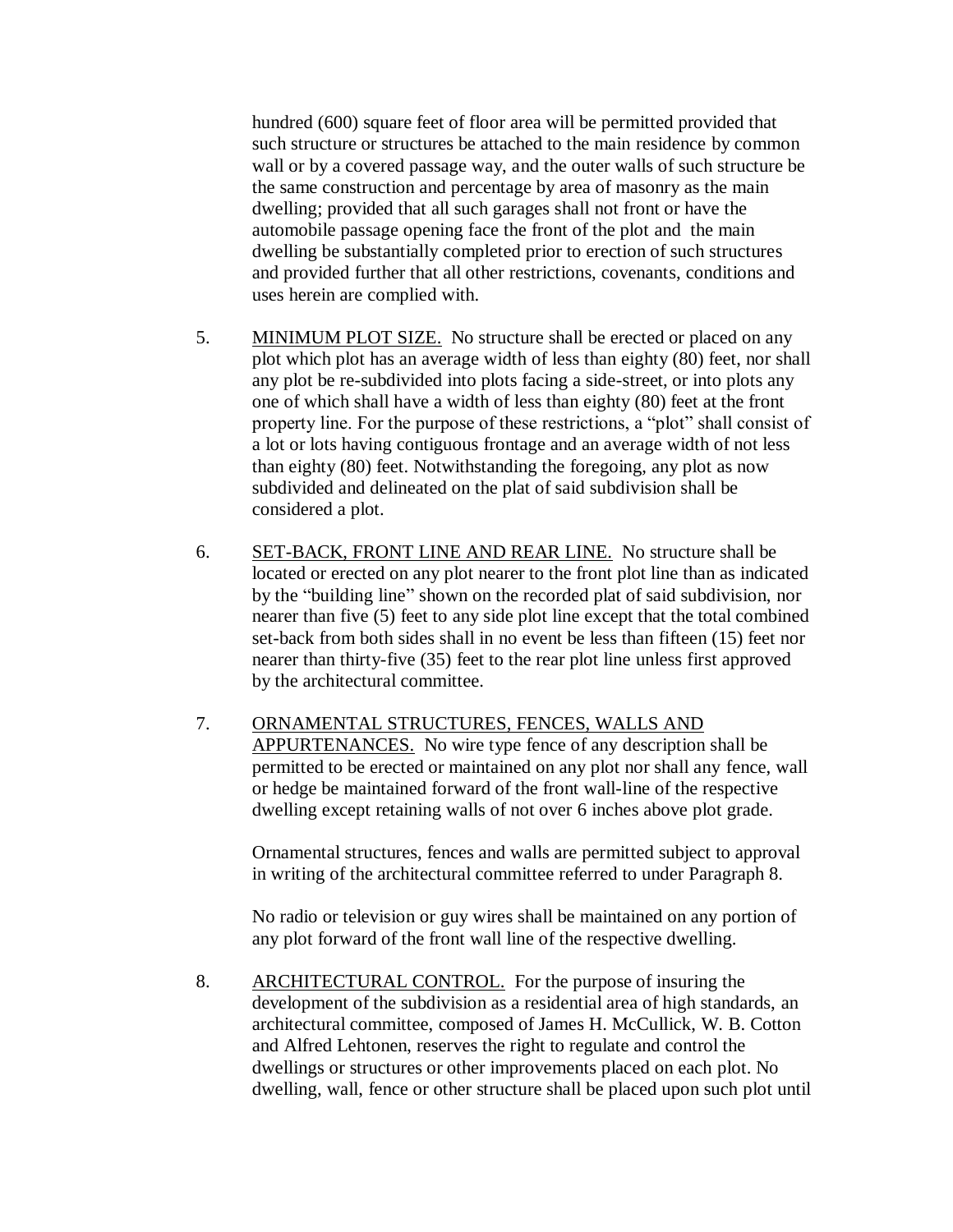the plan therefor and the plat plan have been approved in writing by the developer or the architectural committee or by an appointee of the architectural committee. Refusal of approval of the plans and specifications by the architectural committee may be based on any ground including purely aesthetic grounds which in the sole and uncontrolled discretion of the architectural committee shall seem sufficient. No alterations in the exterior appearance of any dwelling or structure shall be made without like approval. No dwelling or other structure shall remain unfinished for more than one (1) year after the same has been commenced.

- 9. ANIMALS. No animals, livestock or poultry shall be raised, bred or kept on any lot except that cats, dogs or other household pets may be kept provided that they are not kept, bred or maintained for any commercial purpose.
- 10. CLEANLINESS. No trash, ashes or any other refuse may be thrown or dumped on any vacant plot, park or drainage area in said subdivision.
- 11. SEWAGE. No dwelling in this subdivision shall be serviced other than by a public utility sanitary sewage system or a septic tank of not less than five hundred (500) gallon capacity with connecting drain field having not less than one hundred fifty (150) feet of lateral lines and the construction and installation thereof meeting the approval of the City/County Health Department.
- 12. GENERAL PROVISIONS. These provisions are hereby declared to be restrictions, conditions, covenants and uses running with the land and shall be fully binding on all persons acquiring property in BALCONES VILLAGE, SECTION III, PHASES A, B, and C, whether by descent, devise, purchase or otherwise and every person by the acceptance of title to any plot in this subdivision shall thereby agree to abide by and fully perform the foregoing restrictions, conditions, covenants and uses which shall be binding until January 1, 1989. On and after January 1, 1989, said restrictions, conditions, covenants and uses shall be automatically extended for successive periods of ten (10) years unless changed in whole or in part by a vote of three-fourths (3/4) majority of the then owners of the plots in BALCONES VILLAGE, SECTION III, PHASES A, B and C, each plot to admit of one (1) vote.
- 13. PENALTY PROVISIONS. If any person or persons shall violate or attempt to violate any of the above restrictions, conditions, covenants and uses, it shall be lawful for any other person or persons owning any of the plots in BALCONES VILLAGE, SECTION III, PHASES A, B and C, to prosecute proceedings in law or in equity against the person or persons violating or attempting such violation to prevent him or them from so doing, or to recover damages for such violation. No act or omission on the